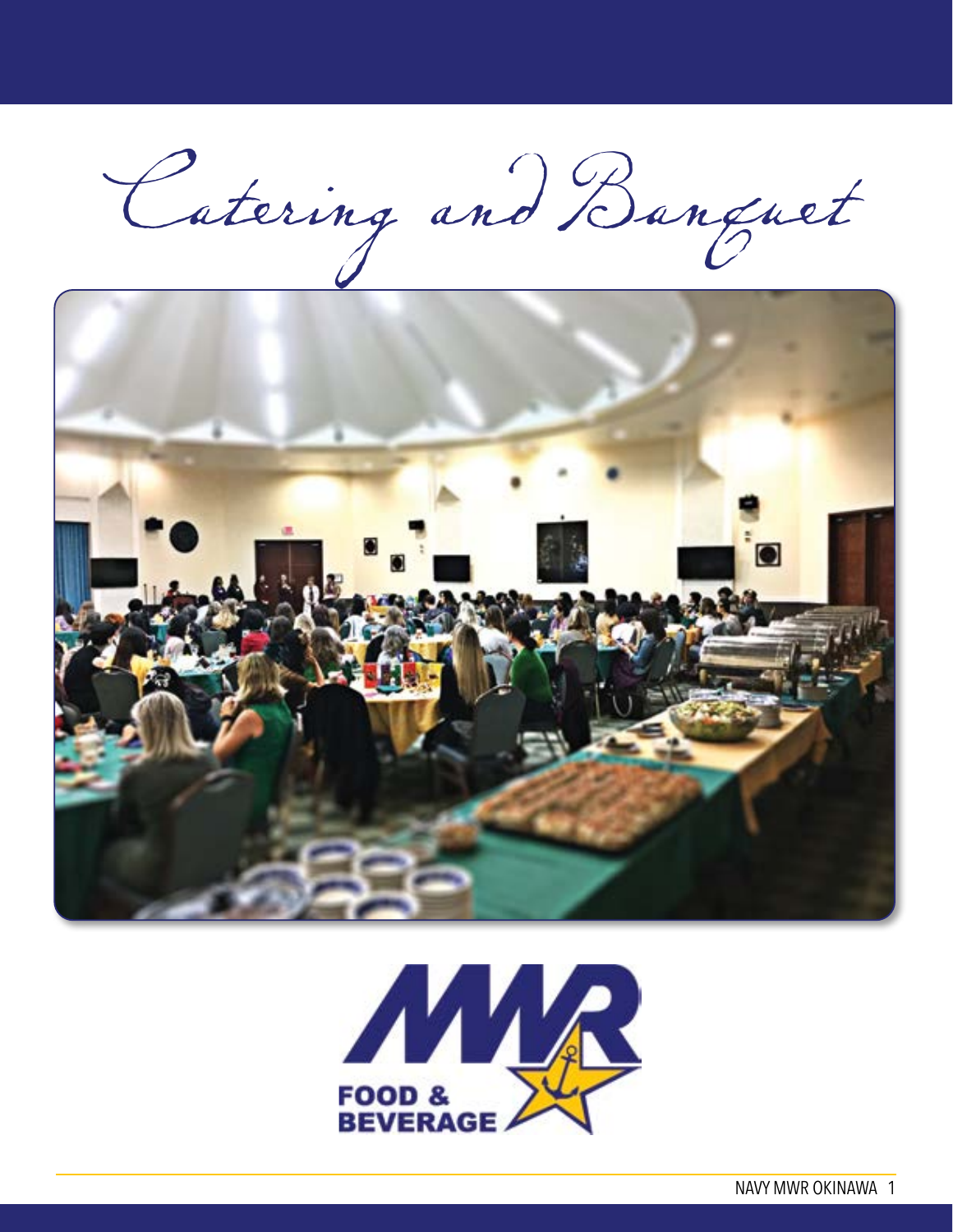# *G*UIDELINES

We at Navy MWR Catering offer our services with pride and we thank you for selecting us to host your event. Rest assured our professional catering staff will do everything in their power to make this special occasion a cherished memory. Banquet and catering arrangements may be processed through our Catering Office located just inside the Crow's Nest Club on Camp Shields. You can call the Crow's Nest Club at any time during business hours to check availability and to setup a catered function.

# **A SERVICE CHARGE OF 10% IS ADDED TO EACH CONTRACT**

### GENERAL RULES AND REGULATIONS

U.S. Navy MWR Catering Department provides in-house (Navy MWR facilities) and island wide (on military installations only) food and beverage catering for all active duty military personnel, retired military, reservists, DoD civilians and family members.

### ARRANGEMENTS FOR PRIVATE PARTIES

Initial arrangements may be made by telephone or in person. All parties are considered to be tentative until a "Party Contract" is signed by the host and Catering Management.

### HOST/PATRON

It is important that one individual be designated to coordinate all requirements with the Catering Manager. This person can be the host or sponsor, or someone designated by them. Any changes to the arrangement shall be made only by the person designated as the contact person for the event.

## FINAL GUARANTEE COUNT

An approximate number of guests are required one week prior to the date of the party and a guaranteed number of guests must be submitted 72 hours before the day of the function. If no guaranteed head count within the 72 hour window, the estimate number will be considered as the actual number of guests and prices will be charged accordingly. Please make every effort to obtain the actual head count as not to waste or run out of food for your event.

### CANCELLATIONS

The Catering manager must be notifies of party cancellations at least 72 hours prior to the date of the function. Failure to notify the Catering Manager will result in billing for all costs. Cancellations may be made via email or telephone by the contact person.

### ENTERTAINMENT

If you desire to book private entertainment, we will be more than happy to help you locate suitable entertainment for your event at a reasonable cost. This includes DJs, balloon artists, clowns, bouncy houses, and magicians. Additional requests may be available. Please let the catering manager know of your requests.

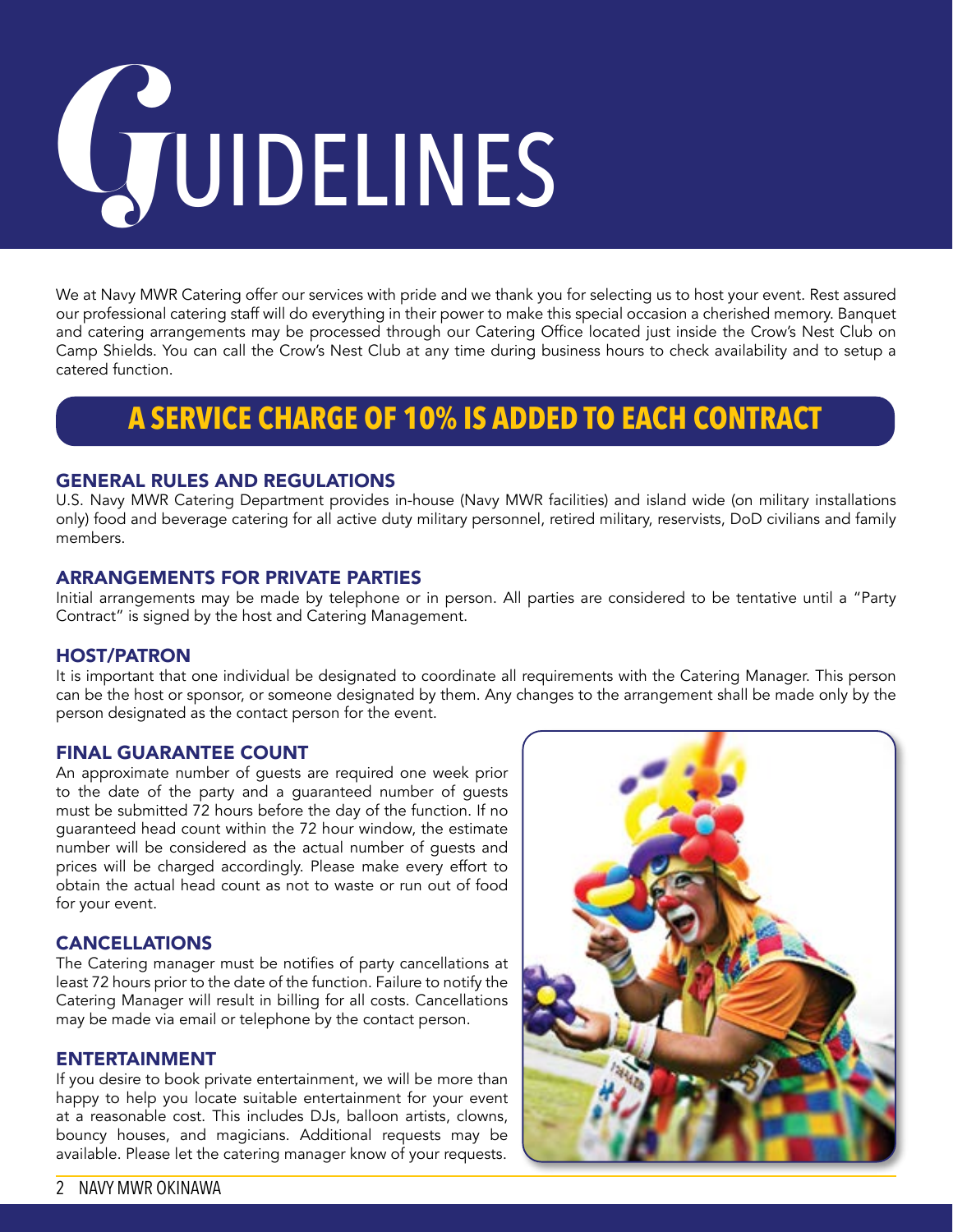

### PAYMENT

Payment may be made before the day of the function or on the day of the event at the catering office between the hours of 7:00 AM – 4:00 PM, Monday – Friday. Payment may be made by cash or credit card (Visa, MC, Discover or American Express). Payments are also accepted on the day of the event at the event location. Payments made during the weekends at an off site area may be made directly to the Catering Manager if not paid in advance.

### INCLEMENT WEATHER

The Catering Manager and host will decide what to do when a function is threatened with inclement weather. The Catering Manager has the final say concerning employee safety, Navy MWR equipment and food concerns.

### **MISCELLANEOUS**

If you desire a tent set up or special decorations for a outdoor catered events, we will be happy to provide this service at a reasonable cost to you. Prices are subject to change without prior notice. All items are subject to availability.

Our Staff will do their best to ensure a positive memorable experience for you. If for some reason you require something different than what is offered in this brochure, just ask! It will be our pleasure to customize a menu for you.

**DUE TO NAVY REGULATION (BUPERSINST 1710.11C, CHAPTER 23) AND ACCEPTED HOSPITALITY STANDARDS, CEREMONIAL CAKES AND WEDDING CAKES ARE THE ONLY FOOD ITEMS THAT MAY BE BROUGHT INTO THE CLUB, AND ONLY WITH THE MANAGER'S PERMISSION. PLEASE LET THE MANAGER KNOW WHEN PLANNING YOUR EVENT IN ONE OF OUR FACILITIES IF YOU WISH TO BRING A CAKE FOR YOUR EVENT. FOR OUTDOORS AND HOME CATERED EVENTS, THERE ARE NO RESTRICTIONS.**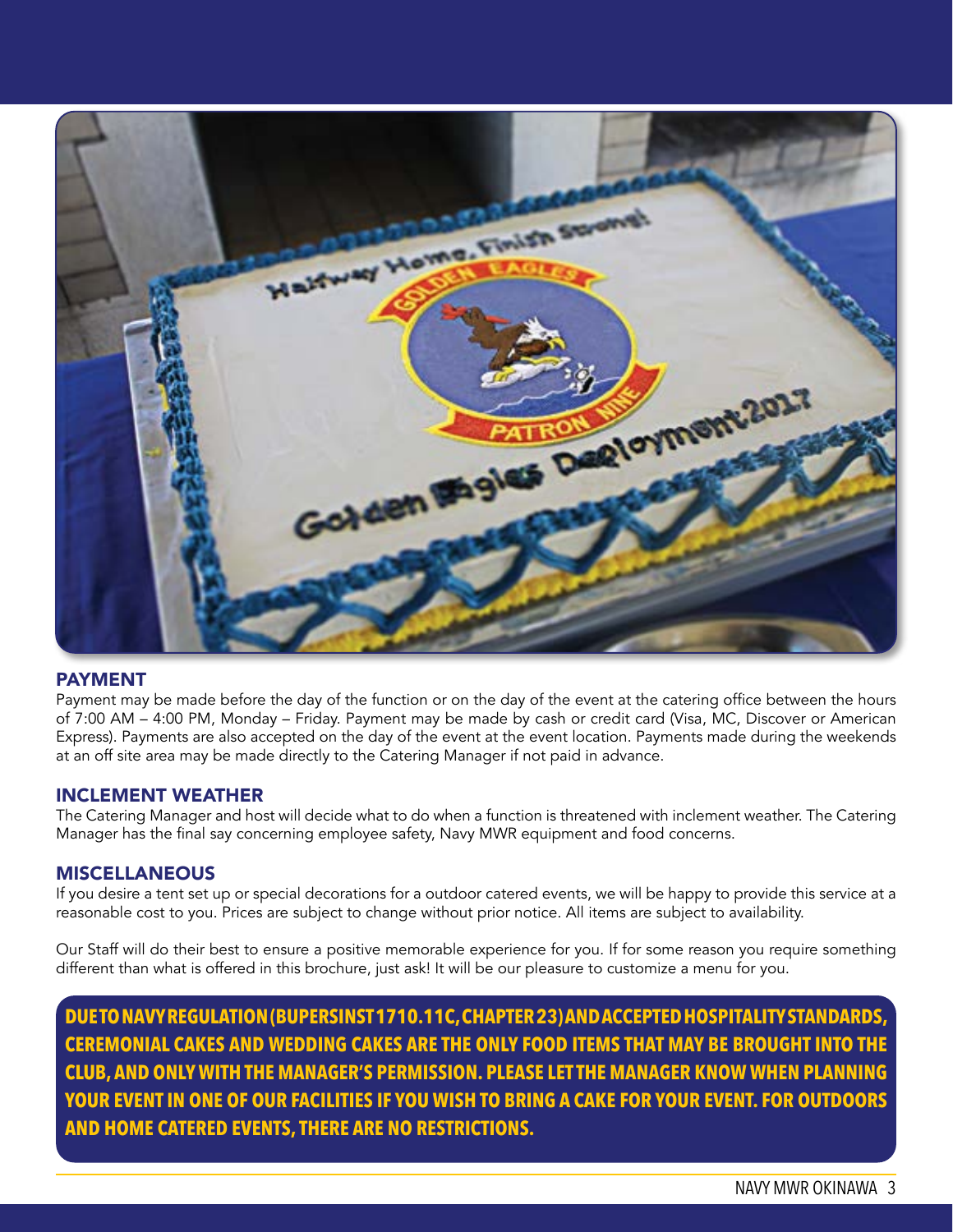

Make your next meeting or conference a success. Navy MWR Catering will assist you in every possible way in the planning and the conduct of your meeting or conference. Please discuss all your needs with the Catering Manager to enable us to provide all the support you desire.





# **CAMP SHIELDS CROW'S NEST CLUB AREA RENTAL FEES**

| Ballroom (Capacity 210) \$150.00 |  |
|----------------------------------|--|
|                                  |  |

# **WHITE BEACH AREA RENTAL FEES**

# PORT OF CALL CLUB





# **THE RENTAL FEE IS WAIVED WHEN A CATERING CONTRACT IS SIGNED**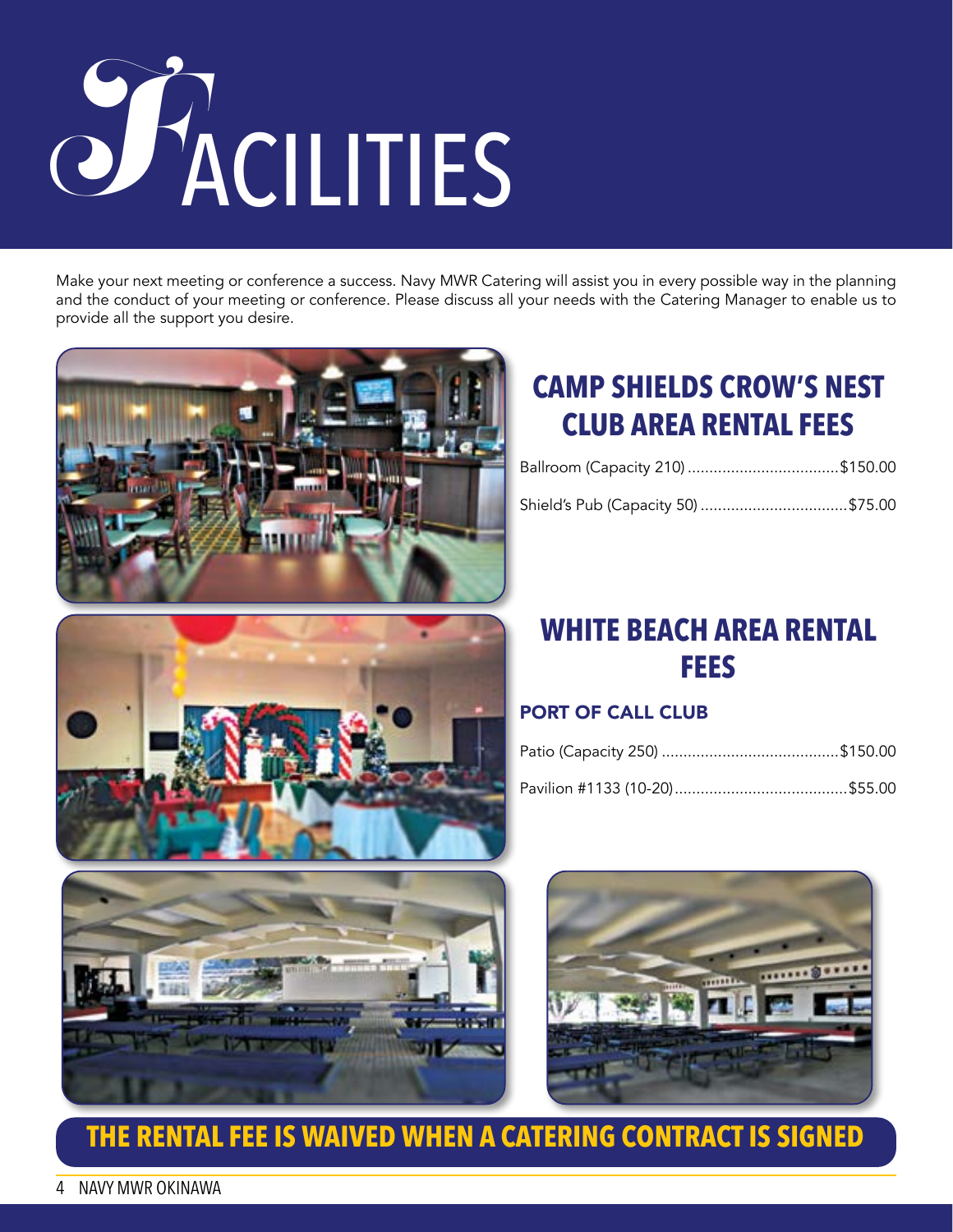# ACILITIES *B*AR *S*ERVICE



You may select one of the following Bar Service options for your event.

### NO HOST/OPEN BAR

Each guest pays for the drinks as they receive them at the prevailing bar prices. This service is available for both in-house and off premises catering. See rules below under Bar Charges.

# HOST/OPEN BAR

The guests do no pay for their drinks as served. Drinks are computed and added up as they are dispensed. The total drinks served are charged at prevailing bar prices and are paid by the party sponsor. This service is available for both in-house and off premises catering. See rules below under Bar Charges.

### BAR CHARGES

- 1. A minimum of \$100 in sales must be guaranteed when scheduling a bar. If sales fail to meet the minimum requirement of \$100, then the host must pay the balance.
- 2. A minimum of two hours are required.
- 3. One bartender will be furnished for every 50-75 guests.

# KEG BEER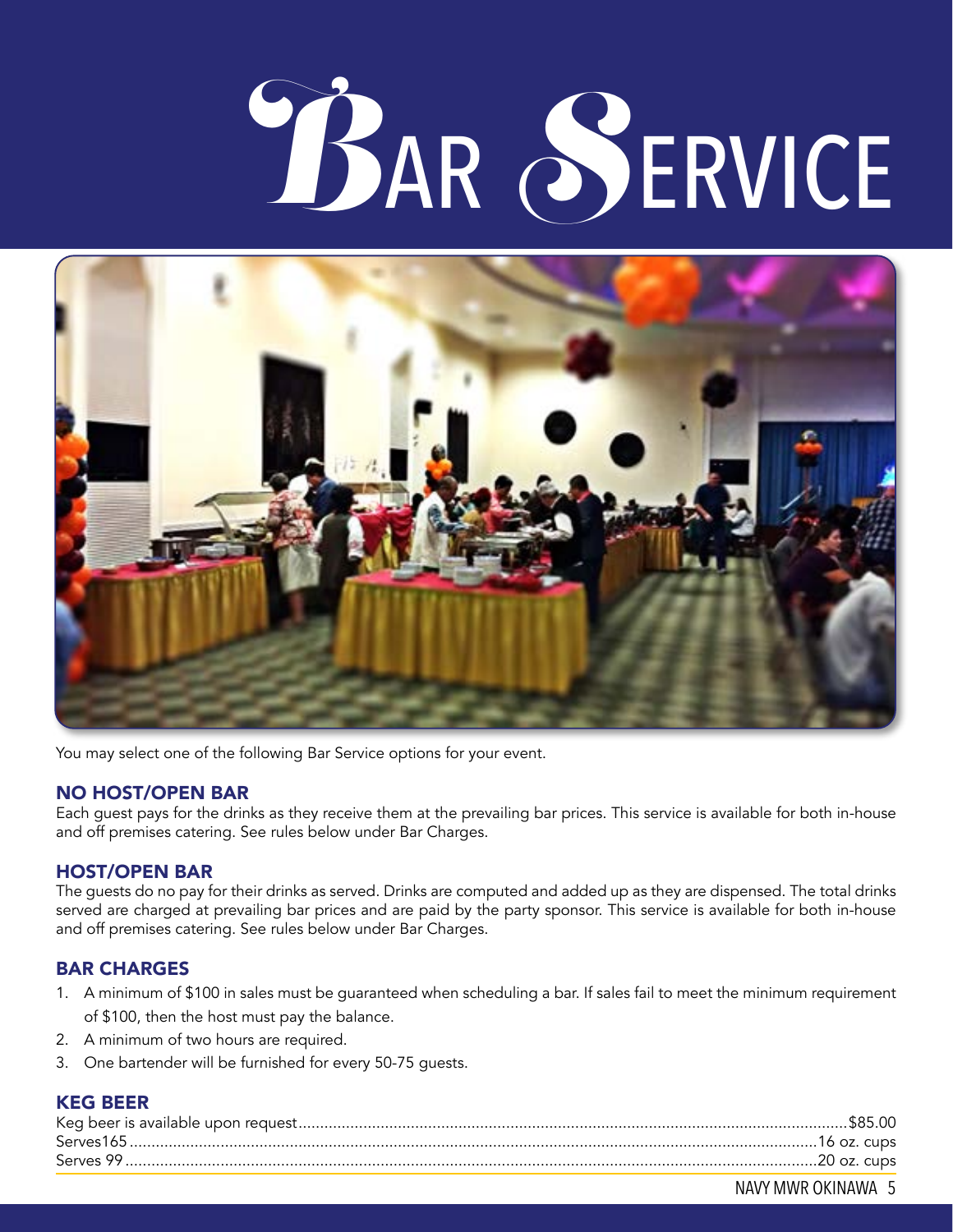

# **BREAKFAST MENU**

(A minimum of 25 servings is required. Breakfast menu is priced per person.)

# INCLUDES BEVERAGE STATION

(Fresh Brewed Coffee, Decaffeinated Coffee, Hot Water and Assortment of Teas and Orange Juice)

| Scrambled Eggs, Bacon, Sausage, Ham, Creamed Beef with Hot Biscuits, Home Fries, Fresh Fruit, Pancakes with Syrup                                                       |  |
|-------------------------------------------------------------------------------------------------------------------------------------------------------------------------|--|
|                                                                                                                                                                         |  |
| Eggs/Omelet Station (cooked to order), Bacon, Sausage, Ham, Creamed Beef with Hot Biscuits, Home Fries, Fresh Fruit,<br>French Toast, a Variety of Pancakes with Syrup. |  |
|                                                                                                                                                                         |  |
| Egg Sandwich with Bacon, Sausage or Ham and Potato Rounds.                                                                                                              |  |
|                                                                                                                                                                         |  |
| Sweet Rolls, Assorted Bagels with Cream Cheese, Muffins and Fresh Fruit.                                                                                                |  |
|                                                                                                                                                                         |  |
| Scrambled Eggs, Sausage, Onion, Green Pepper, Salsa, and Potato Rounds on the Side.                                                                                     |  |

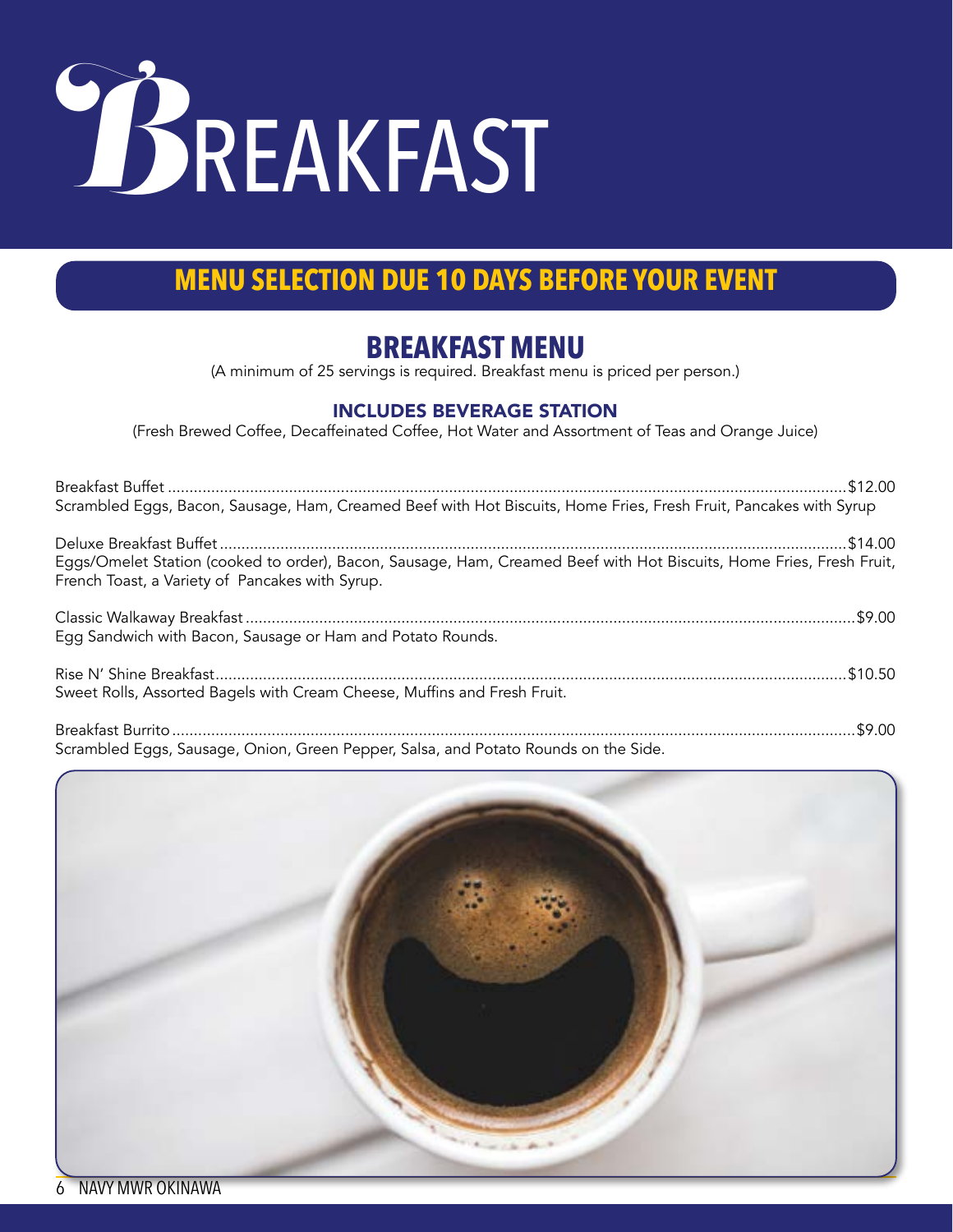



# **PICNIC MENU**

# INCLUDES THE FOLLOWING:

Paper Plates, Paper Cups, Plastic Forks, Spoons & Knives and Paper Napkins. All picnics are priced per person.

### PICNIC #1

Hot Dog & Hamburger..................................................................................................................................................\$14.25 Baked beans, vegetable fried rice, macaroni salad, potato chips, one soft drink, condiments, lettuce, tomatoes, onion slices, dill pickle chips, relish and chopped onions.

### PICNIC #2

BBQ Chicken and BBQ Spareribs..................................................................................................................................\$12.95 Baked beans, vegetable fried rice, macaroni salad, potato chips, and one soft drink.

### PICNIC #3

Hot Dog, Hamburger, BBQ Chicken and BBQ Spareribs.............................................................................................\$17.50 Baked beans, vegetable fried rice, macaroni salad, potato chips, one soft drink, condiments, lettuce, tomatoes, onion slices, dill pickle chips, relish and chopped onions.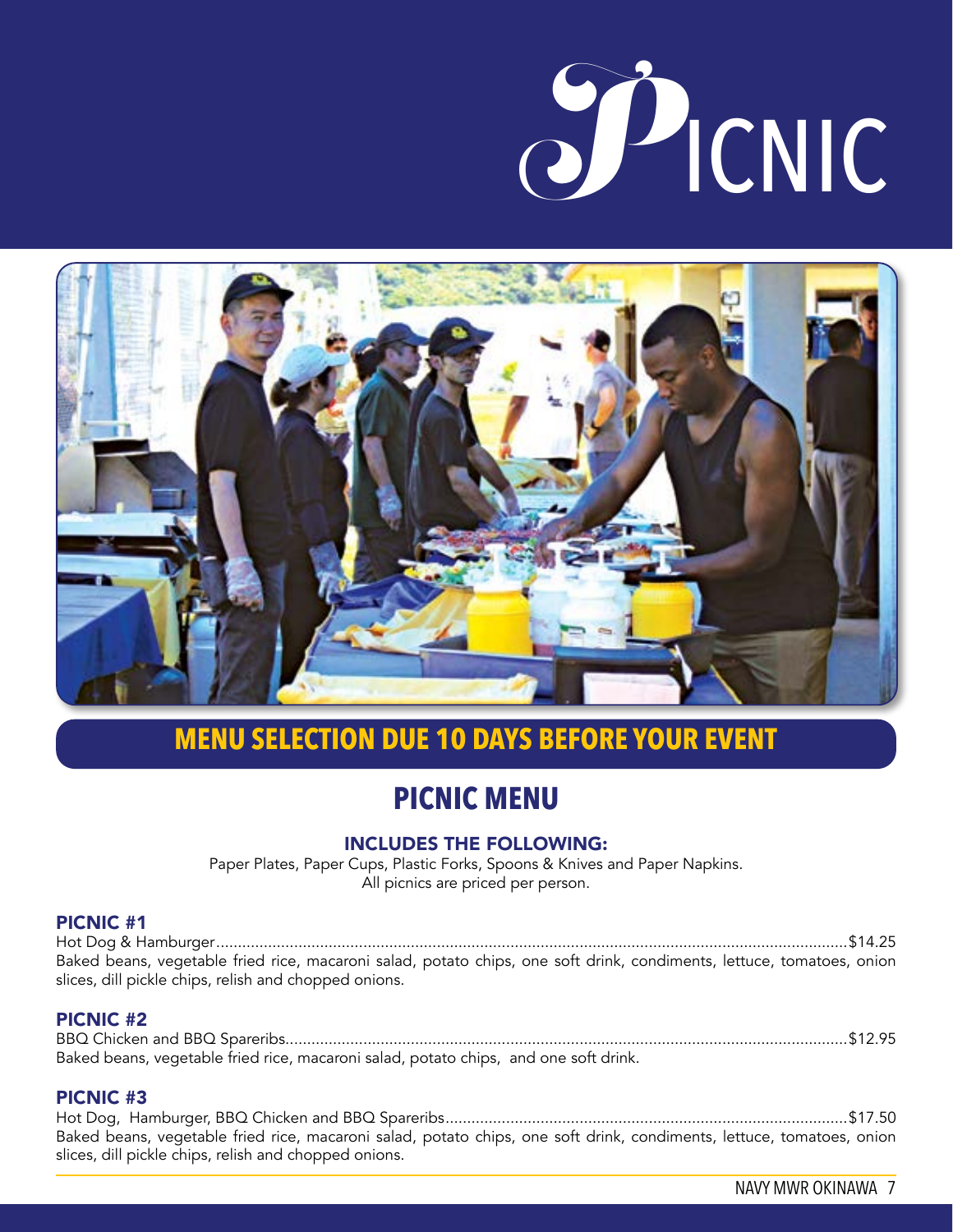

# **BUFFET DINNER**

(A minimum party of 25 is required. Buffet dinner prices are per person.)

# INCLUDES THE FOLLOWING:

Beverage Station with Coffee and Tea, Dinner Rolls and a Dessert.

| Adı         |  |
|-------------|--|
| $\cap$ hill |  |

# SALADS (CHOOSE ONE)

- $\Box$  Tossed Garden Salad
- $\Box$  Potato Salad
- $\Box$  Cole Slaw

# ENTREES (CHOOSE TWO)

- $\Box$  Broiled Hawaiian Beef Filet
- $\Box$  Chicken Satay w/ Thai Peanut Sauce
- $\Box$  Teriyaki Chicken Breast
- **Q** Grilled Chicken Breast w/ Curry Glaze
- $\Box$  Roast Turkey with Stuffing
- $\Box$  Roast Beef with Gravy
- Low & Slow Beef Barbequed Beef Brisket
- $\Box$  Baked Tilapia with Lemon Butter
- Sweet & Sour Pork
- $\Box$  Sweet & Sour Chicken
- $\Box$  Spinach Lasagna (vegetarian)

# VEGETABLES (CHOOSE TWO)

- $\Box$  Buttered Corn
- $\Box$  Green Beans Almandine
- $\Box$  Honey Glazed Carrots
- $\Box$  Broccoli w/ Melted Cheese

# STARCHES (CHOOSE TWO)

- $\Box$  Baked Potato with Butter & Sour Cream
- $\Box$  Mashed Potatoes with Gravy
- $\Box$  Candied Yams
- $\Box$  Steamed Rice

## DESSERTS

- $\Box$  Homemade Pie (Apple, Cherry, Blueberry or Seasonal)
- $\Box$  Cheesecake

# CARVING STATION ADD ON ADDITIONAL \$3.00/PP (CHOOSE ONE)

- $\Box$  Top Round of Beef
- $\Box$  Baked Ham (Bone-in) with Pineapple Raisin Sauce
- $\Box$  Roast Turkey with Stuffing



8 NAVY MWR OKINAWA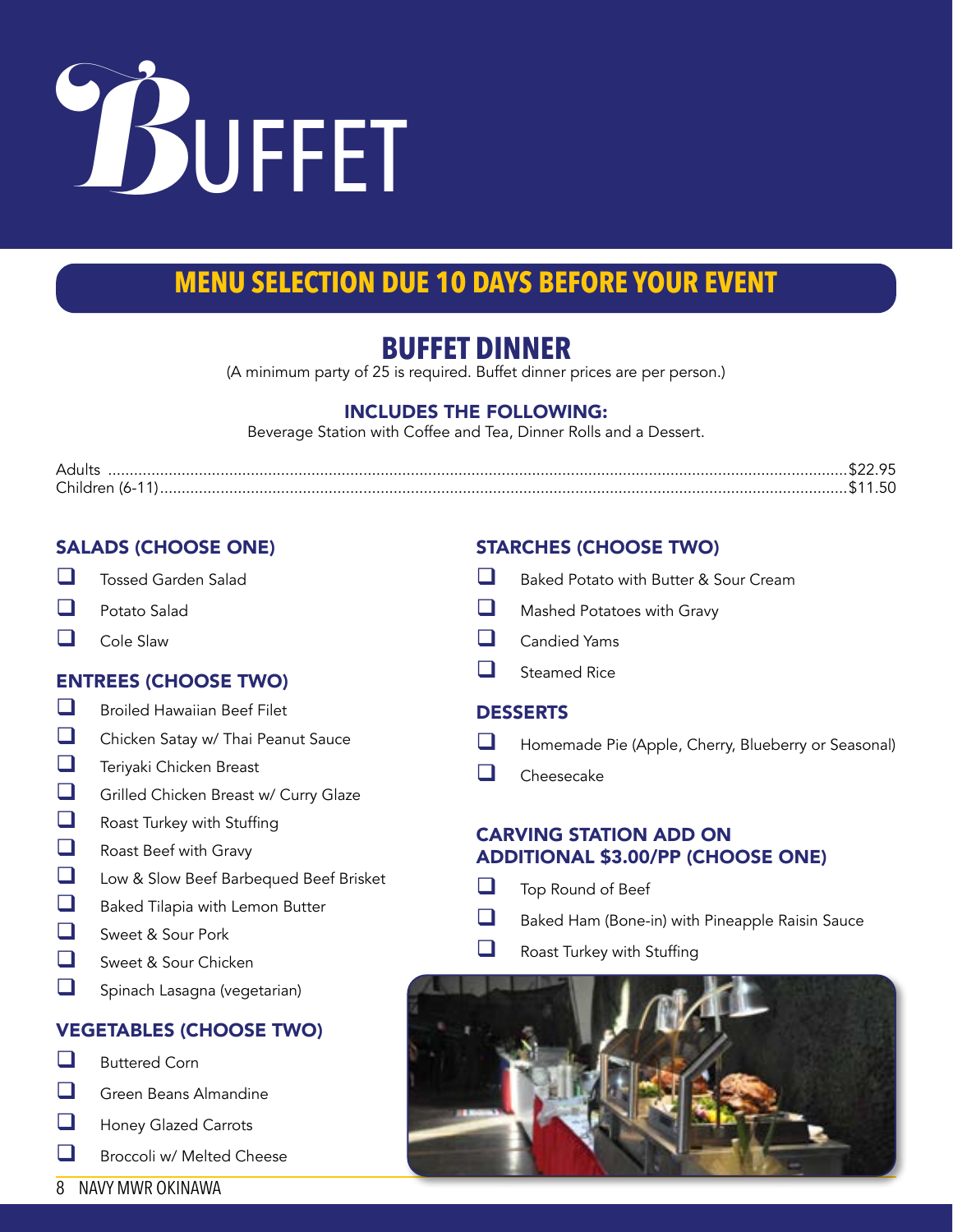

# **FORMAL DINNER**

(A minimum of 25 orders is required. Prices are per person.)

### INCLUDES THE FOLLOWING:

Soup, Salad, Vegetables, Rice or Potato, Dinner Rolls, Coffee or Tea and Dessert.

| Prime Rib of Beef                                                                                 |  |
|---------------------------------------------------------------------------------------------------|--|
|                                                                                                   |  |
|                                                                                                   |  |
| Succulents cut of Prime Rib Roast                                                                 |  |
| Filet Mignon Steak                                                                                |  |
|                                                                                                   |  |
|                                                                                                   |  |
| Mouth Watering cuts of Tenderloin                                                                 |  |
|                                                                                                   |  |
| Six oz. cut Filet Mignon and Golden Fried Shrimp                                                  |  |
|                                                                                                   |  |
| Breaded Chicken breast fillet filled with swiss cheese and ham, deep fried and topped with cheese |  |
|                                                                                                   |  |
| A delicious Tuna steak crusted with Pistachios                                                    |  |
|                                                                                                   |  |
| A delicious combination of eggplant, mozzarella, parmesan and spaghetti                           |  |
|                                                                                                   |  |
| Manicotti stuffed with spinach and mozzarella                                                     |  |

# **MENU SELECTION DUE 10 DAYS BEFORE YOUR EVENT**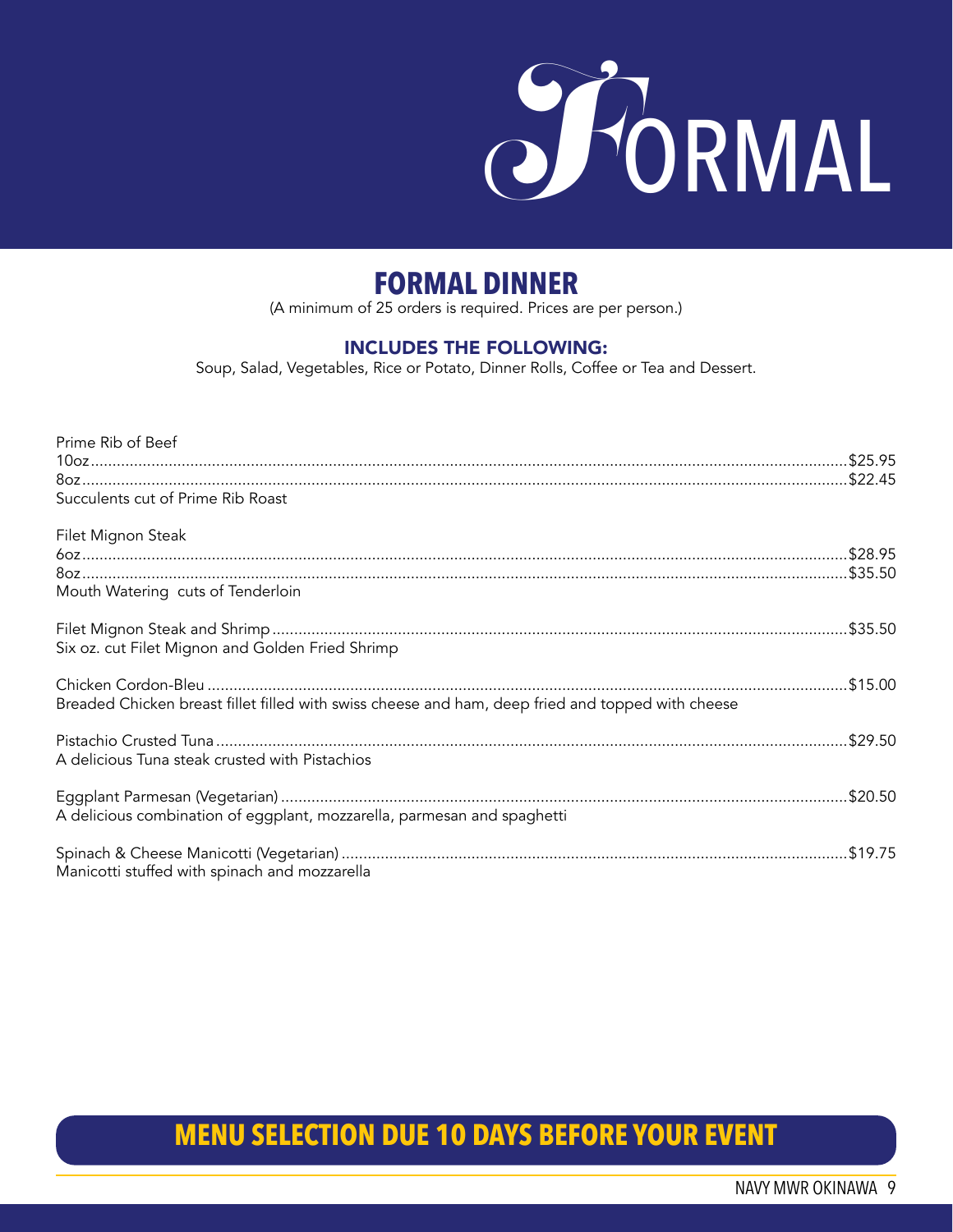# O LORS' D'OEUVRES

# **MENU SELECTION DUE 10 DAYS BEFORE YOUR EVENT**

# **WRAPS, QUESADILLAS AND FINGER FOODS:**

| .\$30.00 |
|----------|
| \$16.95  |
| \$27.95  |
| .\$50.00 |
| \$45.00  |
| \$38.00  |
| .\$30.00 |
| \$28.00  |
| .\$32.00 |
| .\$30.00 |
| .\$40.00 |
| \$40.00  |
| \$75.00  |
| .\$18.00 |

# **HOT SELECTIONS: SERVES 25**

# **CARVED TO ORDER:**

# **ASSORTED TRAY: SERVES 25**

| (Roast Beef, Turkey, and Ham with Swiss & American Cheese and dinner rolls) |  |
|-----------------------------------------------------------------------------|--|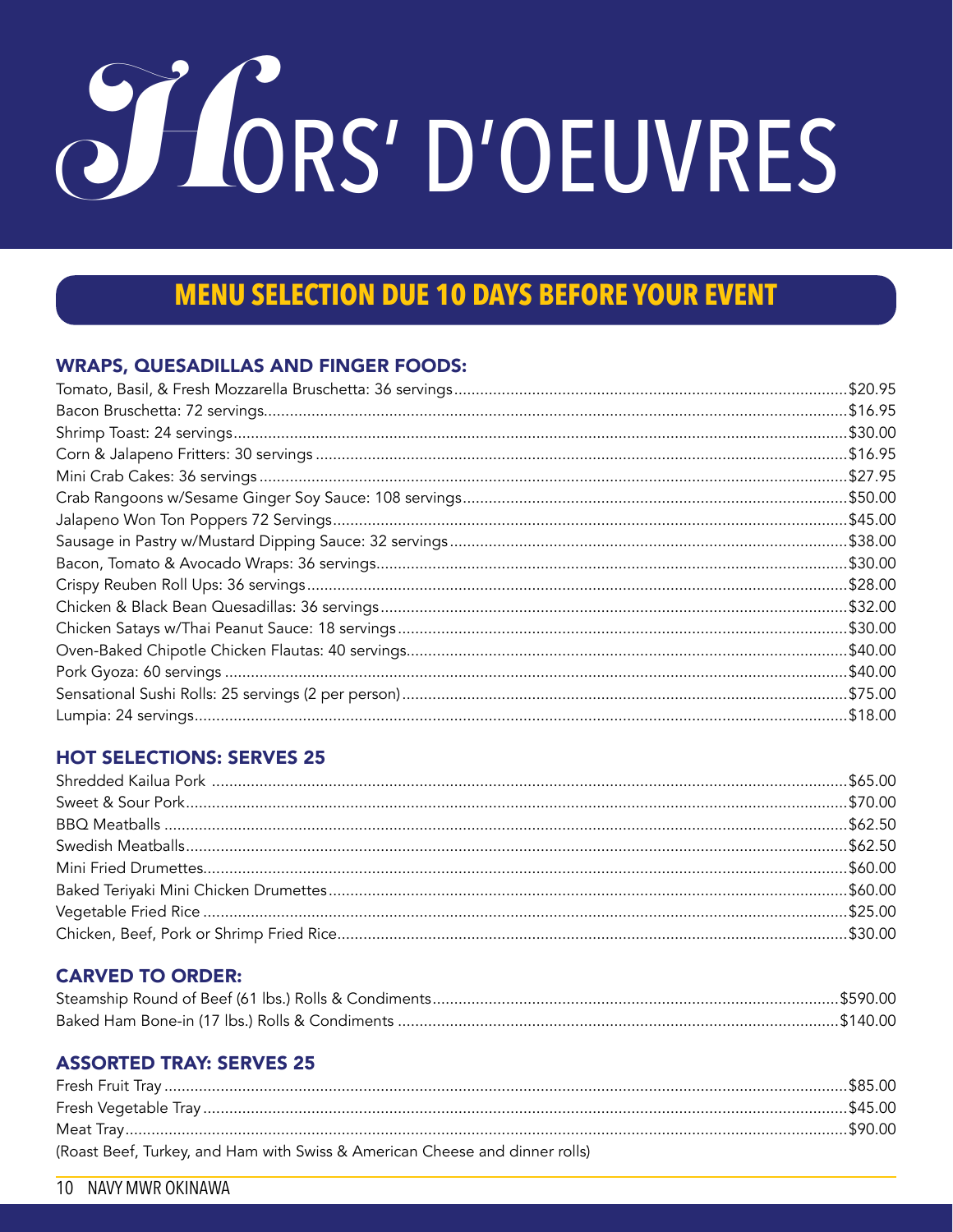# **DEVILED EGGS PER DOZEN:**

# **DRINKS**

# **RESTAURANT FAVORITES**

| (Sauces: Buffalo, Chipotle BBQ, Molasses, Teriyaki, Garlic Parmesan & Jerk) Served with Celery and Ranch Dressing |  |
|-------------------------------------------------------------------------------------------------------------------|--|
|                                                                                                                   |  |
| Comes with Kaiser Rolls, BBQ, Smokey BBQ, Spicy BBQ, and Carolina BBQ sauces                                      |  |
|                                                                                                                   |  |
| Comes with BBQ, Smokey BBQ, Spicy BBQ, and Carolina BBQ sauces                                                    |  |
|                                                                                                                   |  |
|                                                                                                                   |  |
|                                                                                                                   |  |
|                                                                                                                   |  |
|                                                                                                                   |  |
|                                                                                                                   |  |
|                                                                                                                   |  |
|                                                                                                                   |  |

# **DESSERTS**

| (Ala Mode add \$0.75)                      |         |
|--------------------------------------------|---------|
|                                            |         |
| Vanilla, Chocolate or Strawberry Ice Cream |         |
|                                            |         |
|                                            |         |
|                                            |         |
|                                            |         |
| Mini Rite Size Brownies (100 portions)     | \$50.00 |